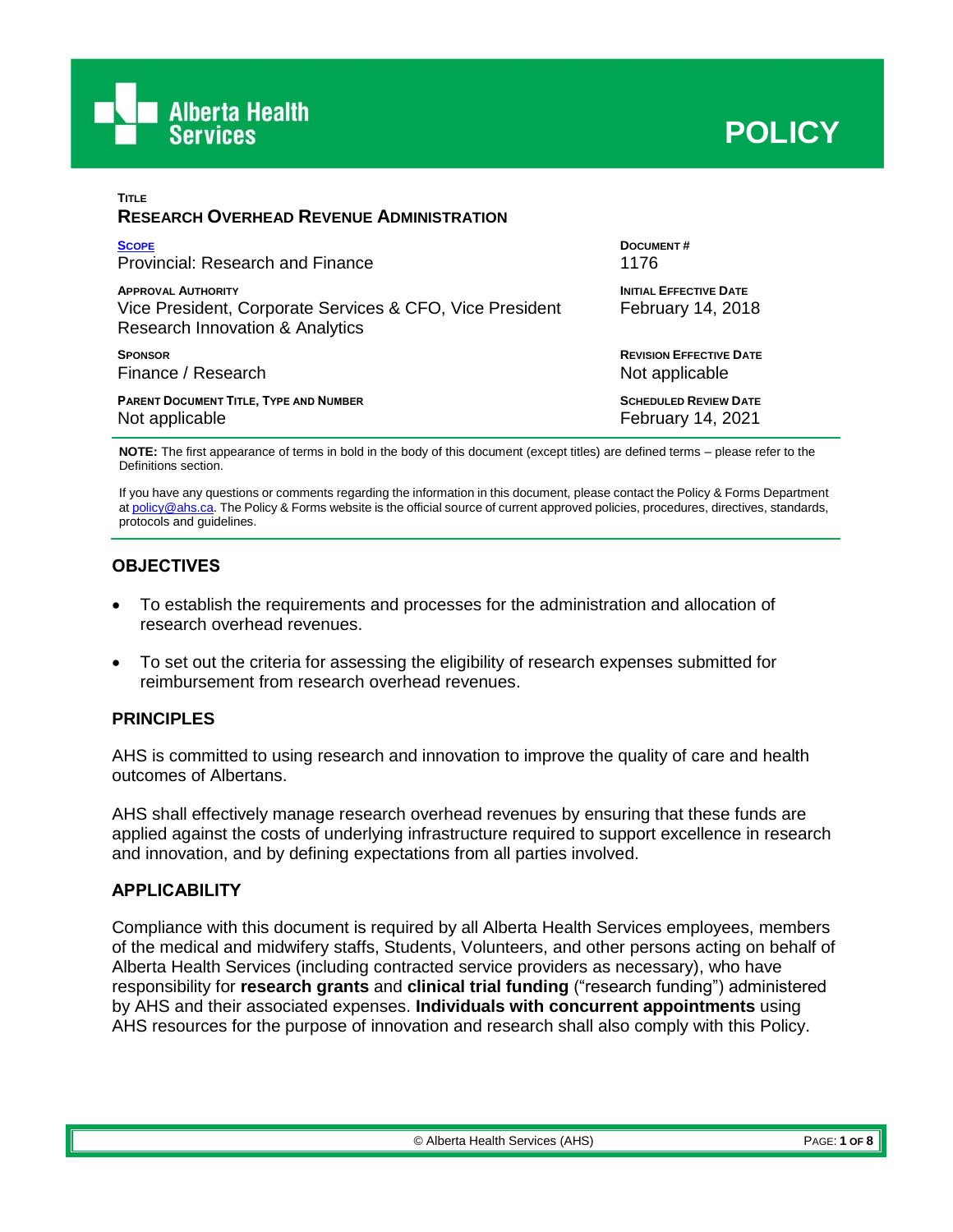#### **ELEMENTS**

#### **1. Background**

- 1.1 This Policy applies to overhead fees collected by AHS from research funding other than those with oversight from the Northern Alberta Clinical Trials and Research Centre (NACTRC). Overhead fees collected from research funding with oversight from NACTRC shall be managed in compliance with the terms outlined in the Collaborative Clinical Research Procedures of the AHS-University of Alberta Clinical Research Joint Venture Agreement.
- 1.2 A unique restricted research account for overhead revenue will be assigned to each **research unit**. This account shall be under the oversight of the Vice President, Research Innovation and Analytics (VP, RIA)
- 1.3 Overhead fees are collected by AHS, on receipt of research funding, at rates outlined in the AHS *Research Grants and Clinical Trial Funding* Policy.
- 1.4 Overhead fees levied on research funding are recorded as overhead expenses in restricted study accounts of research units, and as overhead revenue in restricted research overhead accounts under the oversight of the VP, RIA (RIA overhead accounts).

#### **2. Roles & Responsibilities**

- 2.1 Finance Revenue shall:
	- a) generate financial reports on RIA overhead accounts, and provide these reports to RIA on a quarterly basis at minimum, or as requested by RIA; and
	- b) prepare the journal entries to:
		- (i) record the overhead fees as expenses in study accounts of research units, and as revenue in RIA overhead accounts; and
		- (ii) transfer revenue from RIA overhead accounts to the appropriate restricted research accounts of research units.
- 2.2 Finance Business Advisory Services (BAS) shall:
	- a) prepare a monthly reconciliation of overhead revenue deposited into each RIA overhead account;
	- b) in coordination with the research unit, complete a *Restricted Contributions Transfer Request* Form to recover eligible overhead expenses, or to transfer overhead revenue for strategic re-investments from the applicable RIA overhead account; and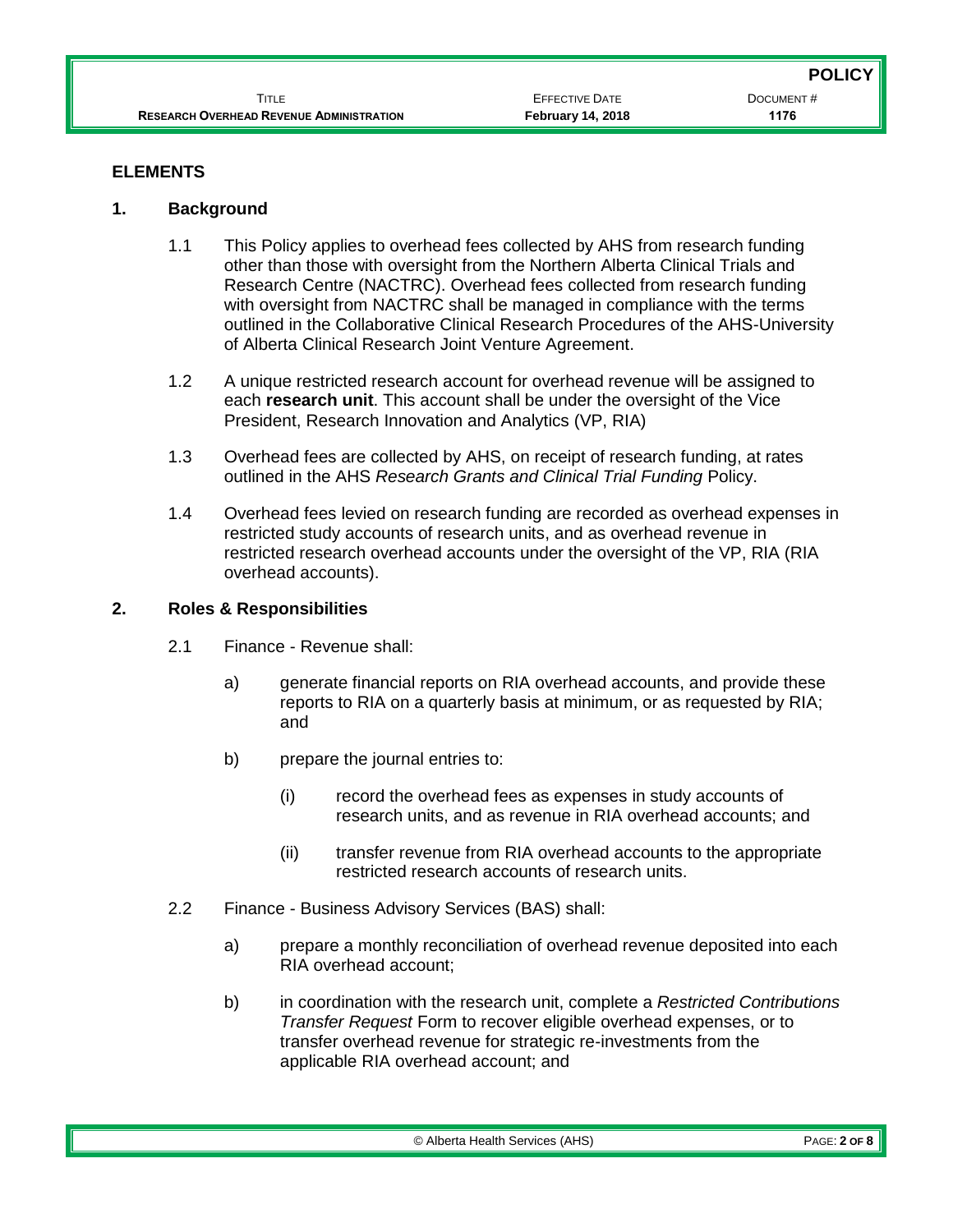- c) provide projected overhead revenues to RIA or the research unit as needed.
- 2.3 Research unit shall:
	- a) obtain pre-approval from the RIA for overhead expenditures in excess of \$200,000, or strategic re-investments requiring the carry-over of funds; and
	- b) coordinate with Finance BAS in completing the *Restricted Contributions Transfer Request* Form referred to in section 2.2 (b).
- 2.4 RIA shall:
	- a) review and provide pre-approval for overhead expenditures in excess of \$200,000, or strategic re-investments requiring the carry-over of funds; and
	- b) review and approve the overhead expense reimbursement, or overhead revenue transfer requests submitted by research units.

## **3. Recording of Overhead Revenue and Expenses**

- 3.1 Eligible overhead expenses for each research unit shall be charged against the restricted research accounts under the research unit's oversight, and as applicable, in accordance with pre-approved proposals for overhead expenditures or strategic re-investments.
- 3.2 Reimbursement of eligible overhead expenses, or transfer of overhead revenue shall be requested by each research unit using the process outlined in Section 6.
- 3.3 Upon approval by RIA, overhead revenue shall be allocated to research accounts that are holding or will be holding the eligible overhead expenses of each research unit.
- 3.4 Notwithstanding Section 3.1, eligible overhead expenses of Corporate Services departments may be charged directly against an RIA overhead account if preapproved by the Manager of the research unit or higher, and by the Director of RIA or higher.
- 3.5 Overhead revenue shall be recognized in the fiscal year eligible expenses are incurred. Subject to Section 8.3, any excess of overhead revenue over eligible overhead expenses shall be deferred to cover future eligible expenses or enable research units to respond strategically to the changes in clinical trial environment.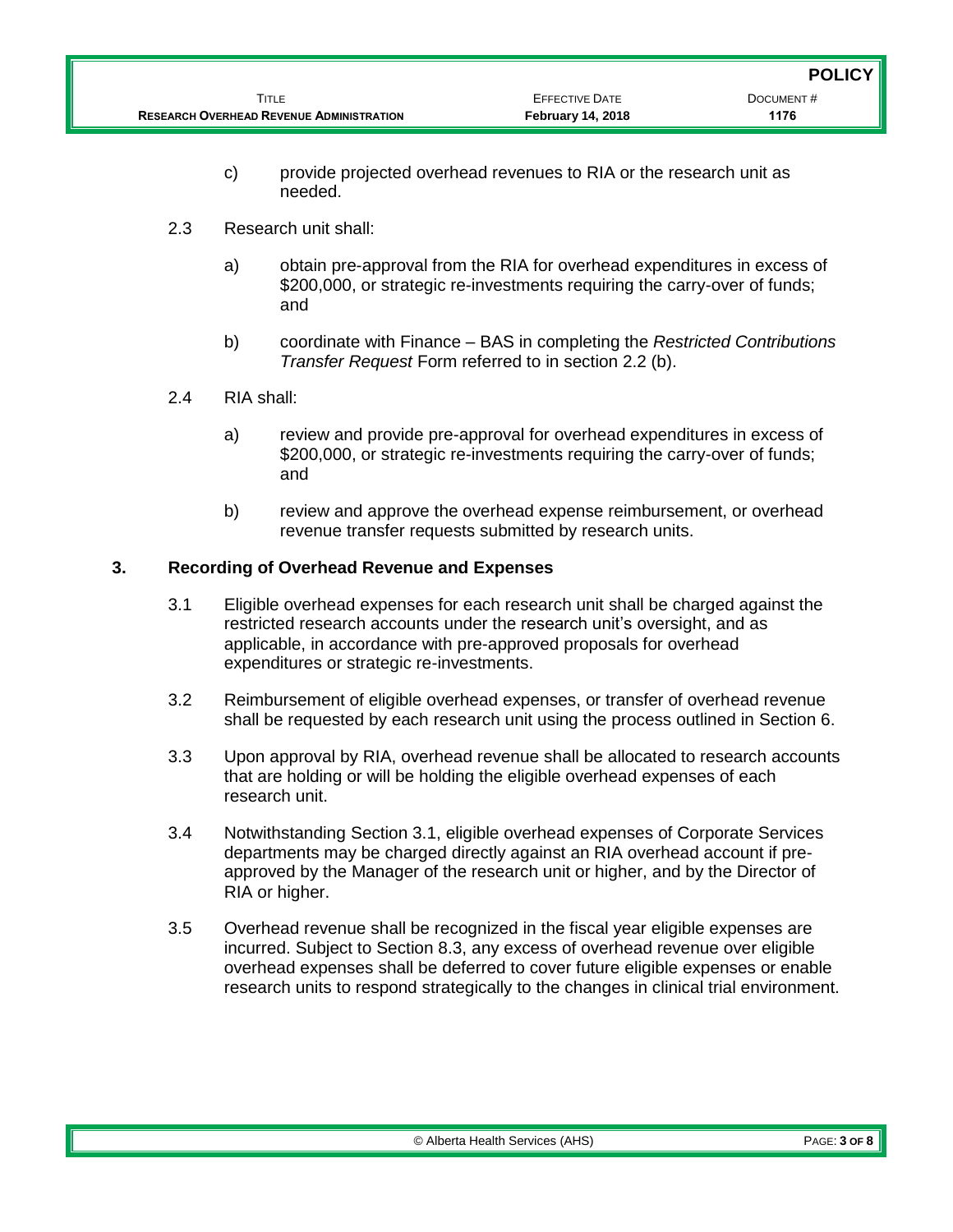|                                                 |                          | <b>POLICY</b> |
|-------------------------------------------------|--------------------------|---------------|
| Title                                           | <b>EFFECTIVE DATE</b>    | DOCUMENT#     |
| <b>RESEARCH OVERHEAD REVENUE ADMINISTRATION</b> | <b>February 14, 2018</b> | 1176          |

### **4. Overhead Eligibility Criteria**

- 4.1 RIA shall adopt the overhead categories and list of eligible expenses used by the federal Research Support Fund (RSF) program as published on the Government of Canada website.
	- a) The RSF overhead categories are:
		- (i) research facilities;
		- (ii) research resources;
		- (iii) management and administration of an institution's research enterprise;
		- (iv) regulatory requirements and accreditation; and
		- (v) intellectual property and knowledge mobilization.
	- b) All expenses that are on the RSF list of eligible expense published on the Government of Canada website are deemed eligible for overhead funding.
	- c) Expenses outside of the RSF list of eligible expenses shall be evaluated by RIA using the additional criteria provided in Section 4.2.
- 4.2 Other overhead expenses that may be considered eligible for overhead funding include:
	- a) overhead rebates distributed to the contingency account of a Principal Investigator to offset the expenses associated with an investigator initiated trial or research project;
	- b) overhead rebates distributed to indirect costs accounts to offset the excess of shared costs of affiliated studies or co-operative group studies over any indirect costs funding received from external sources;
	- c) AHS supplies and service department fees (e.g., Pharmacy, Diagnostic Imaging, and Laboratory Service fees) not fully funded by the study account's research funding;
	- d) salaries and benefits of research personnel not included in the RSF list of research administration personnel;
	- e) education and training activities required for the provision of research support that may not be directly covered under the RSF program categories; or
	- f) strategic re-investments, including: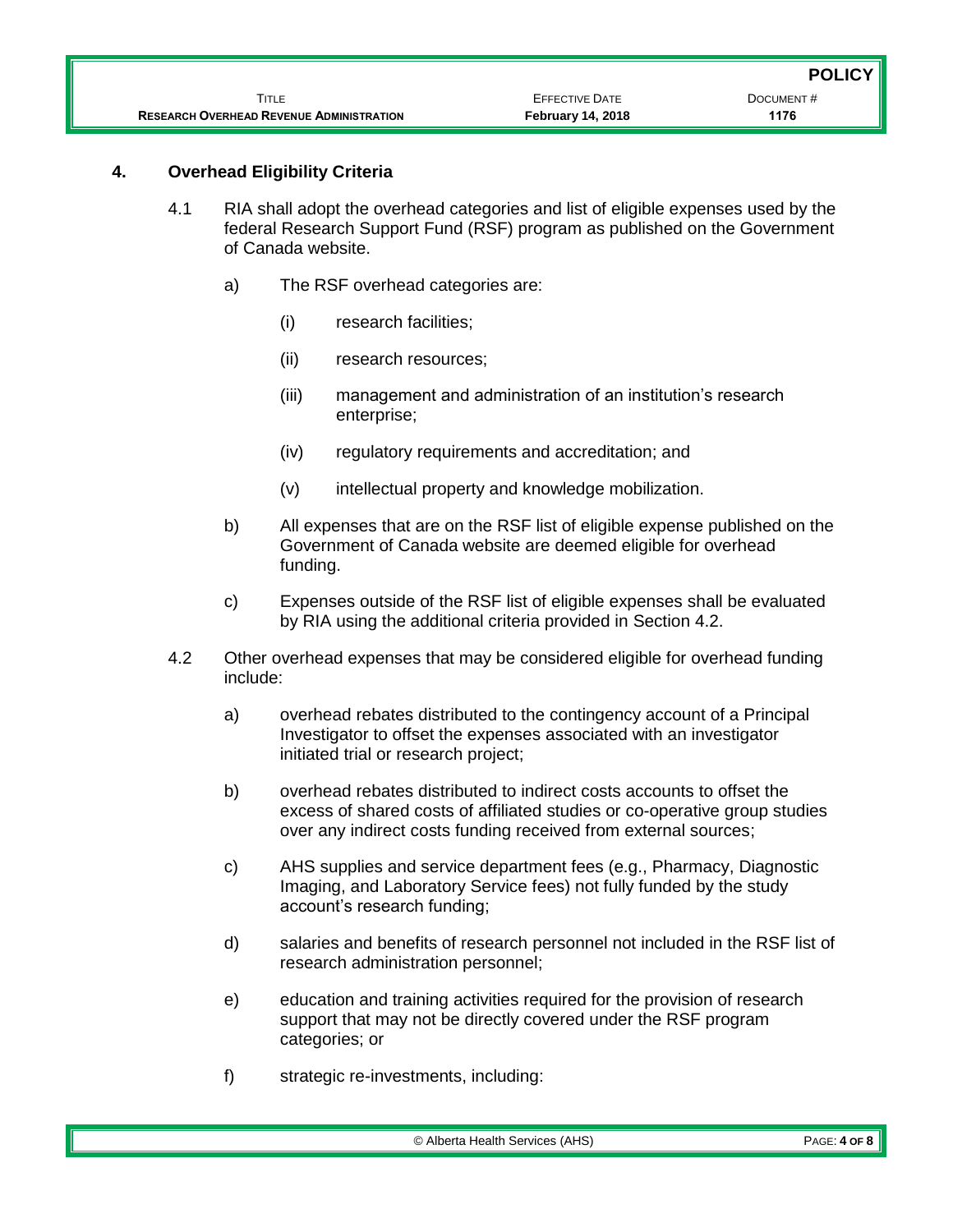- (i) direct or partner funding for local trials and research projects; or
- (ii) research facility and capital equipment costs not included in the RSF list of eligible expenses.
- 4.3 Eligible travel and related expenses and approvals must comply with the AHS *Travel, Hospitality and Working Session Expenses – Approval, Reimbursement and Disclosure* Policy, the *Management and Oversight of Research Expenses for Travel, Hospitality and Working Sessions* Standard, and other applicable governance documents.
- 4.4 Salaries and benefits of staff and other costs associated with affiliated studies must be applied first against funding held in the relevant study, contingency, or indirect cost account prior to utilizing overhead revenue held in an RIA overhead account.
- 4.5 Capital equipment purchased with funds from overhead revenue will become the property of AHS.
- 4.6 Requests for clarification on the overhead expense eligibility criteria or additions to these criteria can be submitted to RIA at [Research.Administration@ahs.ca.](mailto:Research.Administration@ahs.ca)

## **5. Pre-approval of Overhead Expenses**

- 5.1 Unusual or one-time overhead expenditures (e.g., consulting fees, equipment purchases, or renovations) expected to be in excess of \$100,000 per expenditure, or strategic re-investments requiring the carry-over of funds must be pre-approved by RIA in order to be reimbursed by or funded through an RIA overhead account.
- 5.2 Each research unit may take the optional step of obtaining pre-approval for overhead expenses other than those referred to in Section 5.1.
- 5.3 Pre-approval of overhead expenses shall be requested by submitting an outline of proposed overhead expenses, or a strategic re-investment proposal to RIA at [Research.Administration@ahs.ca.](mailto:Research.Administration@ahs.ca) A research unit shall provide RIA sufficient time to review the proposals by ensuring submission of the proposals at least 30 days prior to incurring the overhead expenses.
- 5.4 Proposals shall be reviewed by RIA, and as needed, by Finance Revenue. A detailed feedback on eligibility of expenses shall be provided by RIA within two (2) weeks of receipt of proposal to allow the research unit sufficient time to revise the proposal if necessary.
- 5.5 Pre-approval of overhead expenses may be granted in whole or in part by RIA.
- 5.6 Pre-approval decisions shall be communicated in writing by RIA to the research unit and Finance - BAS.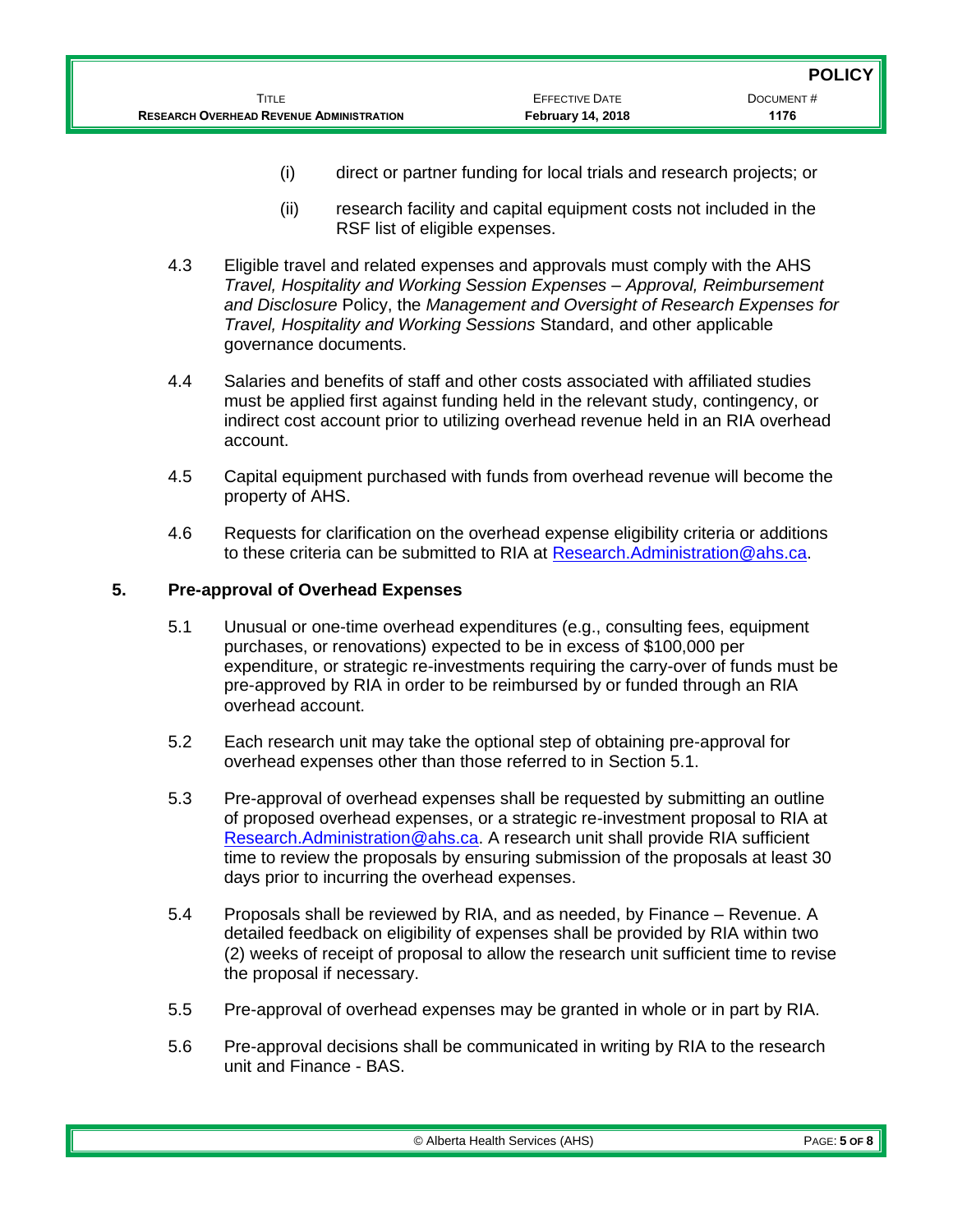|                                                 |                          | <b>POLICY</b> |
|-------------------------------------------------|--------------------------|---------------|
| Title                                           | <b>EFFECTIVE DATE</b>    | DOCUMENT#     |
| <b>RESEARCH OVERHEAD REVENUE ADMINISTRATION</b> | <b>February 14, 2018</b> | 1176          |

#### **6. Approval of Overhead Expense Reimbursement or Overhead Revenue Transfer Requests**

- 6.1 At the end of each fiscal quarter, or as needed, each unit will submit a request to RIA at [Research.Administration@ahs.ca](mailto:Research.Administration@ahs.ca) to recover or obtain funding, for actual or estimated eligible overhead expenses, from the applicable RIA overhead account. For this submission, Finance - BAS shall complete a *Restricted Contributions Transfer Request* Form in coordination with the research unit. The transfer request form shall be approved by the Manager of the research unit or higher prior to being submitted to RIA.
- 6.2 The submission referred to in Section 6.1 needs to include sufficient details regarding expenses for which reimbursement or overhead revenue transfer is being requested in order for RIA to assess the appropriateness of the request.
- 6.3 RIA shall review the overhead expense reimbursement or overhead revenue transfer requests submitted by the research units relative to the eligibility criteria per Section 4, and if applicable, the pre-approved overhead expense or strategic re-investment proposal.
- 6.4 An overhead expense reimbursement or overhead revenue transfer request may be fully or partially approved by RIA. RIA reserves the right to reject such request involving expenses which do not meet the eligibility criteria, or the pre-approval requirement outlined in this Policy.
- 6.5 RIA shall inform the research unit and Finance BAS of the approval decision in writing.
	- a) If the request is approved, the Director of RIA, or higher, shall sign off on the *Restricted Contributions Transfer Request* Form, and send the signed form along with relevant supporting documents to Finance - Revenue.
	- b) If the request is not approved:
		- (i) RIA shall provide an explanation for the rejection, as necessary, to Finance – BAS and the research unit; and
		- (ii) the research unit can initiate an appeal of the decision by submitting a written request to RIA at [Research.Administration@ahs.ca.](mailto:Research.Administration@ahs.ca)

# **7. Recording of Overhead Expense Reimbursement or Overhead Revenue Transfer**

- 7.1 Finance Revenue shall prepare the journal entry to transfer revenue from an RIA overhead account to restricted research accounts of a research unit in accordance with an approved *Restricted Contributions Transfer Request* Form.
- 7.2 Finance BAS supporting Corporate Services shall prepare the journal entry to record the recovery of eligible overhead expenses incurred by Corporate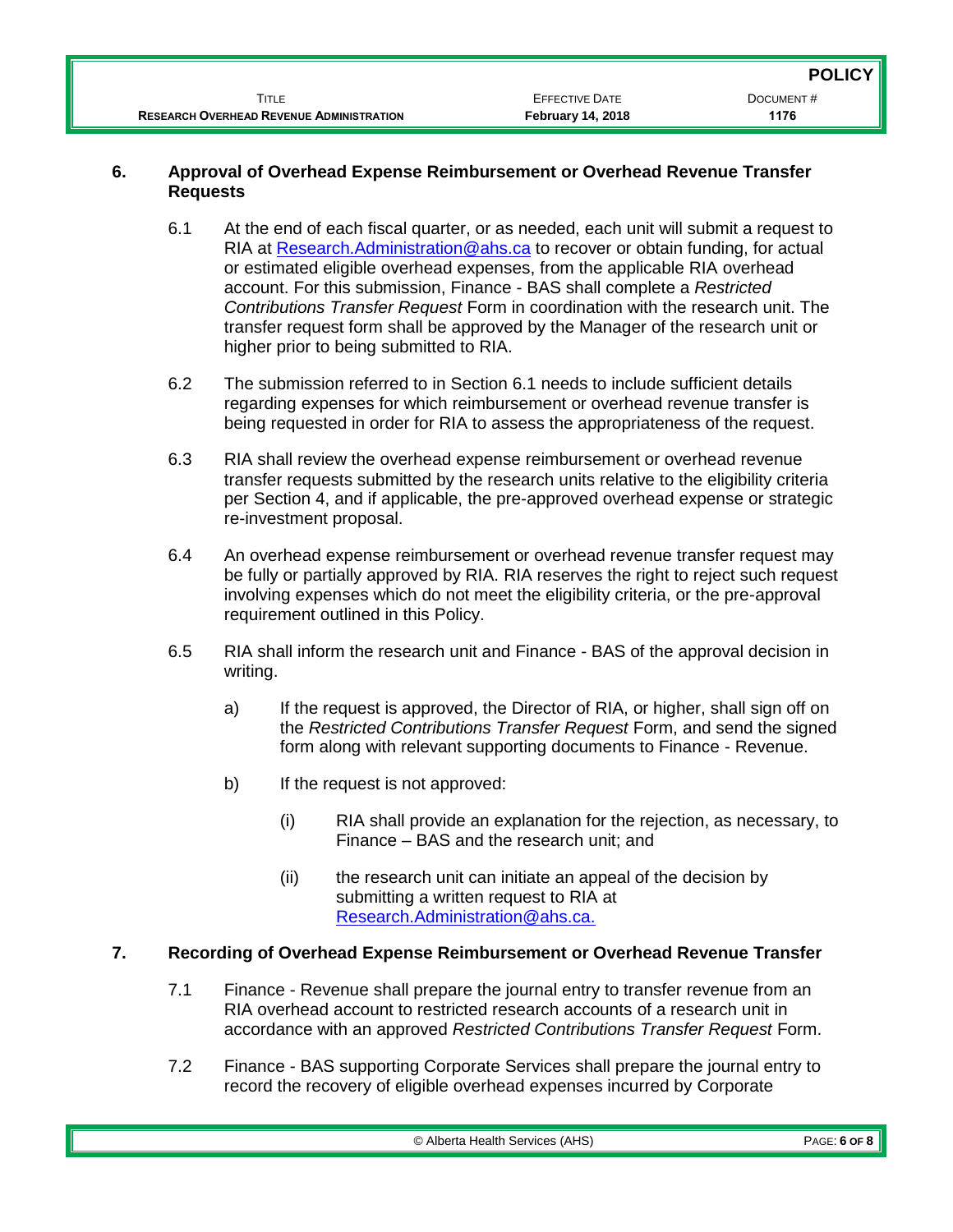Services referred to in section 3.4. This journal entry must be approved by Finance – BAS supporting the research unit, and by Finance - Revenue.

### **8. Monitoring of Unspent Overhead Revenue**

- 8.1 Finance Revenue shall provide RIA with financial reports on RIA overhead accounts on a quarterly basis at minimum, or as requested by RIA.
- 8.2 RIA shall review the RIA overhead account financial reports.
- 8.3 At the end of the fiscal year, unallocated overhead revenue held in an RIA overhead account should not exceed \$250,000 or a more appropriate threshold set jointly by RIA and Finance - Revenue. If the unallocated revenue amount exceeds such threshold, RIA shall work with the research unit to provide rebates to Principal Investigators or co-operative groups in the following fiscal year.

## **9. Reporting Requirements**

- 9.1 Within 60 days after the end of each fiscal year, each research unit shall provide a report on the utilization of overhead revenue allocated to strategic research reinvestments to RIA at [Research.Administration@ahs.ca.](mailto:Research.Administration@ahs.ca)
- 9.2 Upon completion of a strategic re-investment initiative funded by overhead revenue, RIA may require the research unit to return surplus overhead revenue, if any, to the applicable RIA overhead account.
- 9.3 If overhead revenue is transferred from RIA to the research unit based on estimated overhead expenses, the research unit shall provide a reconciliation between estimated and actual expenses to RIA at [Research.Administration@ahs.ca.](mailto:Research.Administration@ahs.ca) RIA may require the research unit to return any surplus overhead revenue identified through the reconciliation process. In the event of an overhead revenue shortfall, the research unit may submit a request to RIA for additional expense reimbursement or overhead revenue transfer.

## **DEFINITIONS**

**Clinical trial funding** means funding awarded to eligible individual(s) to support a clinical trial project. This includes revenue for research-related travel and other allowable research-related expenses.

**Individual(s) with concurrent appointment(s)** means an individual who holds an academic appointment at an academic institution (e.g. University of Alberta or University of Calgary) and a clinical function with AHS.

**Research grant(s)** means funding awarded by an external funding agency to eligible individual(s) to support a health research project. This includes revenue for research-related travel and other allowable research-related expenses.

© Alberta Health Services (AHS) PAGE: **7 OF 8**